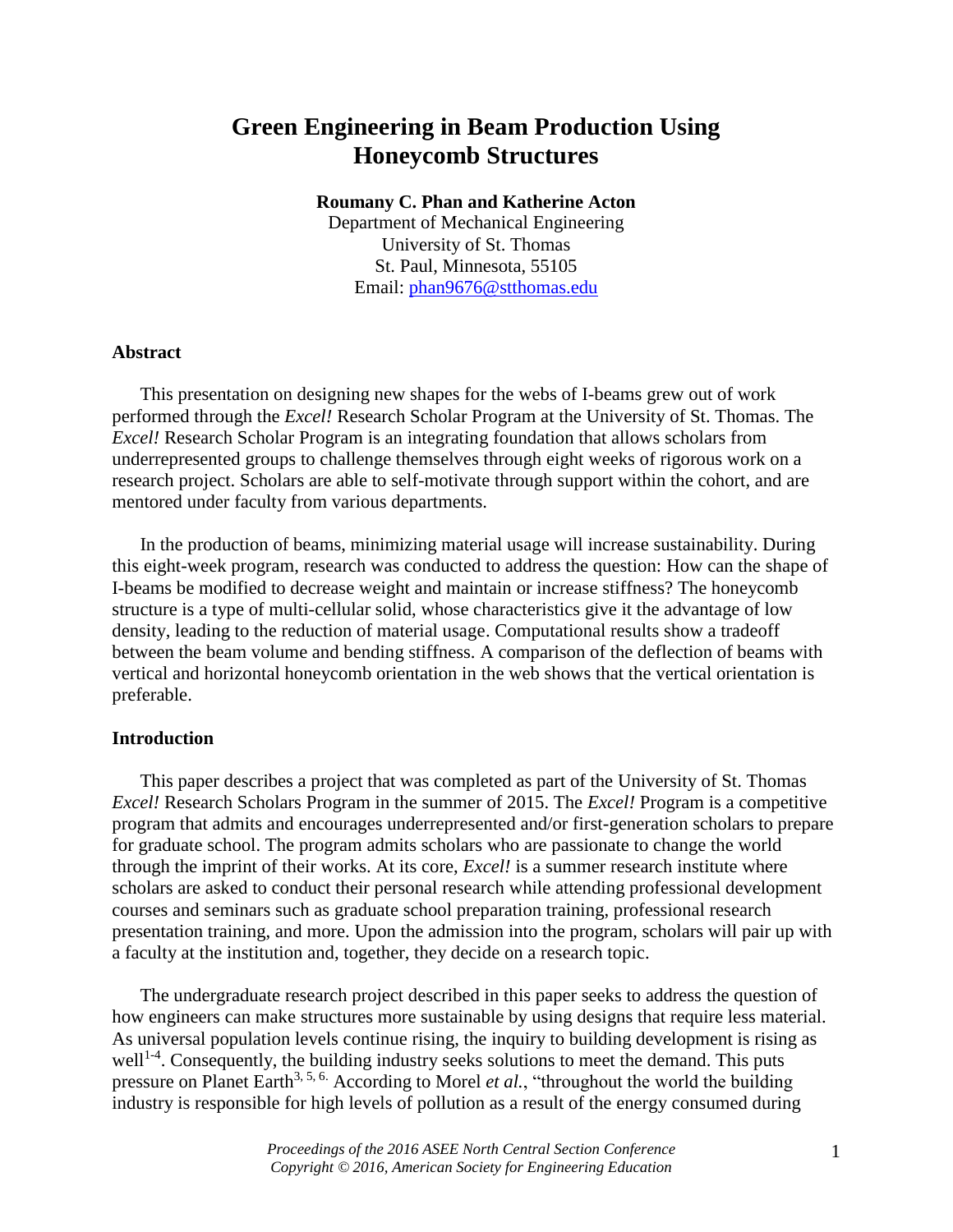extraction, processing and transportation of raw materials."<sup>1</sup> The building industry should strive to minimize its negative effects on the environment as much as possible, because some human actions cause environmental deterioration. 7

Beams are one of the support systems commonly used in steelworks and other structures.<sup>8, 9</sup> Energy use is detrimental to the environment, yet essential to the production of beams.<sup>1</sup> Developing a path to minimize material usage in the production of beams will decrease energy use and increase sustainability.<sup>1, 2, 5</sup> The goal of this *Excel!* program undergraduate research project is to examine how use of materials can be minimized by different designs of web geometries, and how different web geometries affect beam performance.

In this paper, the *Excel!* Research Scholars Program will be described in detail. The undergraduate research presented through in this program will then be summarized<sup>10</sup>, including the methods used and the results obtained. This paper is about both the *Excel!* Research Scholars Program and the research results that came out of it.

## **The** *Excel!* **Research Scholars Program**

Upon admission into the summer program, the scholars are asked to select their topic and construct their question. The researchers then proceed to developing a research paper starting with the introduction and literature review. After approval by the program coordinator and the scholar's mentor, the scholar proceeds to develop a methodology for addressing the research question. Results are obtained and interpreted, and the program concludes with a presentation and a publication.

Each scholar conducts a detailed literature review surrounding their question. The program coordinator holds a class detailing the methods used to conduct an effective literature review, and then the scholars are asked to draft their literature review section for a program writing specialist to review. The writing specialist reviews the work to make sure that it is grammatically correct and accurate to the individual's style for a particular academic field. In this study, a literature review was performed around the topics of sustainable development, green engineering, I-beams, and honeycomb structures; citations were written in an appropriate style for engineering. Other students in the program majoring in different fields, such as public health or pre-law, learn literature review techniques appropriate to their discipline.

As summer progresses, each scholar attends lectures on different types of research methodologies. The scholars and their mentors decide to pursue a quantitative, qualitative, or mixed research method. For this study, the authors used a quantitative method to gather the data. The quantitative method was most appropriate for an engineering research topic that involved both computational modeling and experimental testing.

Once the scholars have completed their experimentation and gathered their results, together with their mentor, they discuss different approaches best to present their results. For this study, two different types of results are presented: computational and experimental. Computational results were gathered first, and these results were analyzed and used to determine which beam structures were chosen to undergo experimental testing.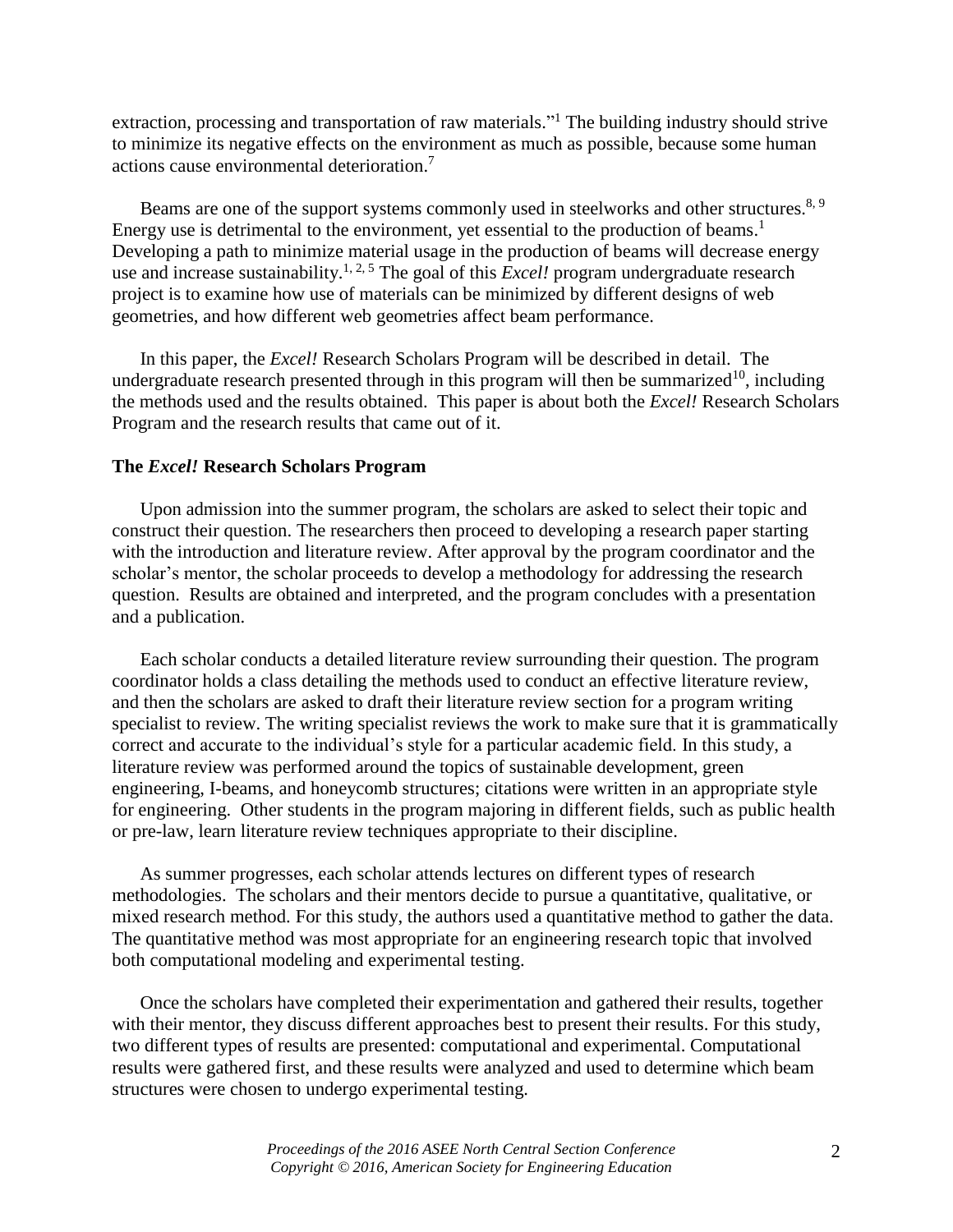From the beginning to the end, the *Excel!* Research Scholars Program plays a significant role in the scholar's research. In addition to providing support through the faculty mentor, the program also supports a writing specialist. As the researchers complete their research paper, the program writing specialist edits the scholar's writing for grammar and usage, which is particularly important for students writing in English as a second language. The culminating event occurs at the end of the summer, when the researchers present their work at the *Excel!* Research Scholar Program Summer Research Symposium. This event is attended by faculty mentors, program facilitators, the scholars and their families. At this event, the president of the University of St. Thomas provided introductory remarks, which emphasized the importance of encouraging students from underrepresented groups to pursue research opportunities at the college level.

Although the research project concludes at the end of the summer, the scholars continue their participation in the program through their graduation. The program continues to provide support, including review of graduate school applications. The program also sponsors a Journey for Justice travel study program, through which scholars learn about historic sites important to the civil rights movement. This experience provides inspiration for the scholars to succeed with their post-graduate education goals.

## *Excel!* **Research Scholars Undergraduate Project: Green Beam Design**

For this research project, the engineering topic that engaged the interest of the authors was how to help the building industry become more sustainable. The building industry is responsible for high levels of pollution as a result of the energy consumed during extraction, processing and transportation natural materials. As the population continues to grow, the demand for building supplies will also increase.<sup>1-4</sup> Government officials, scientists and engineers have begun to develop concepts that fight climate change through minimizing global energy consumption.<sup>11, 12</sup>

The I-beam is commonly used in steelworks and other structures.<sup>8, 9, 13</sup> An I-shaped beam is constructed of two parallel flanges connected by the web, usually making up 25 % to 40% of the entire beam.<sup>9, 14</sup> The bending stiffness of a beam is a quantification of its resistance to bending. The larger the bending stiffness a beam has, the larger its resistance to bending.<sup>9, 14, 15</sup> Bending stiffness is a function of the geometric properties of a material's cross-section. It would be advantageous to minimize material usage in the production of I-beams. Previous studies have examined the effects of changing the geometry of the web area. <sup>9</sup> It has been found that corrugated webs with various geometries can reduce the beam's weight up to 13.6% while increasing its load-carrying capacity. 18

The goal of this work is to redesign the web area of I-beams so that the I-beam is more "green" due to minimized material usage. This goal can be achieved with the use of the honeycomb structure. The honeycomb structure is a type of multi-cellular solid made up of a collection of walls of cells nested together filling a given space.<sup>17, 20</sup> Honeycomb's characteristics give it the advantage of low density.<sup>14, 15, 20</sup> Therefore, as in earlier studies, embedding honeycomb structure into the web area of the I-beam in this study could not only aid in minimizing the use of natural resources, but also maintain or improve I-beams' moment of inertia and/or bending stiffness.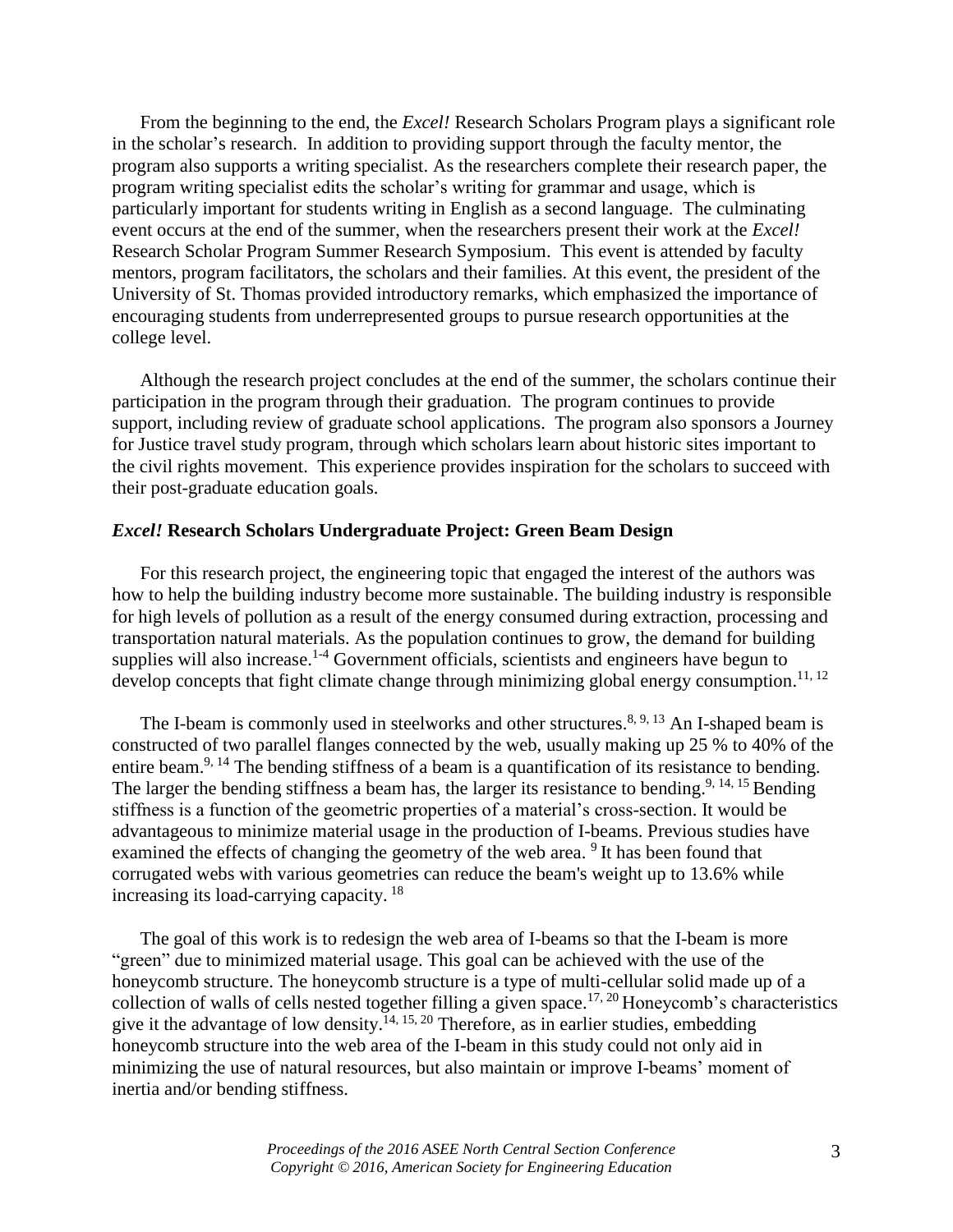## **Research Methodology**

The aim of this study is to impose green engineering concepts onto the production of I-beams, redesigning I-beams so their material usage is minimized. In order to approach this goal, a quantitative method will be used to examine the effects that different honeycomb web geometries have on the bending stiffness of modified I-beam type structures through a three-step process: design, computational testing and mechanical testing. The design process consists of 3D models of I-beams and modified beam structures created through the use of SOLIDWORKS. Case 1 is comprised of a rectangular web I-beam. Case 2 has a web geometry comprised of horizontally oriented honeycomb structures (Fig. 1a). Case 3 has a web geometry comprised of vertically oriented honeycomb structures (Fig. 1b). Computational testing is carried out using SOLIDWORKS simulation to evaluate beam deflections under a three point bending test. The material properties used are those of Acrylonitrile Butadiene Styrene (ABS) thermoplastic. In computational modeling, the material was considered only in linear elastic range.



Fig. 1 (a) A Hexagon honeycomb web beams design with cell wall 0.5 mm thick and orientated horizontally to flanges. (b) A hexagonal honeycomb web beams design with cell wall 0.5 mm thick and oriented vertically to flanges. The web thickness of both beams is 50 mm and the web high of both beams is 20 mm.

## **Computational Results**

The computational results of this study consist of data from computer simulation of Case 2 and Case 3 with different honeycomb wall thicknesses. Sixteen models of Case 2 and eight models of Case 3 were created and tested for their deflections. This study investigated beam deflection as a function of beam volume for each case. The beam deflection in the Y-direction at mid-span of each model was investigated when each beam was subjected to a 1-newton load in a 3-point bending test. The selected honeycomb models were compared with I-beam models of the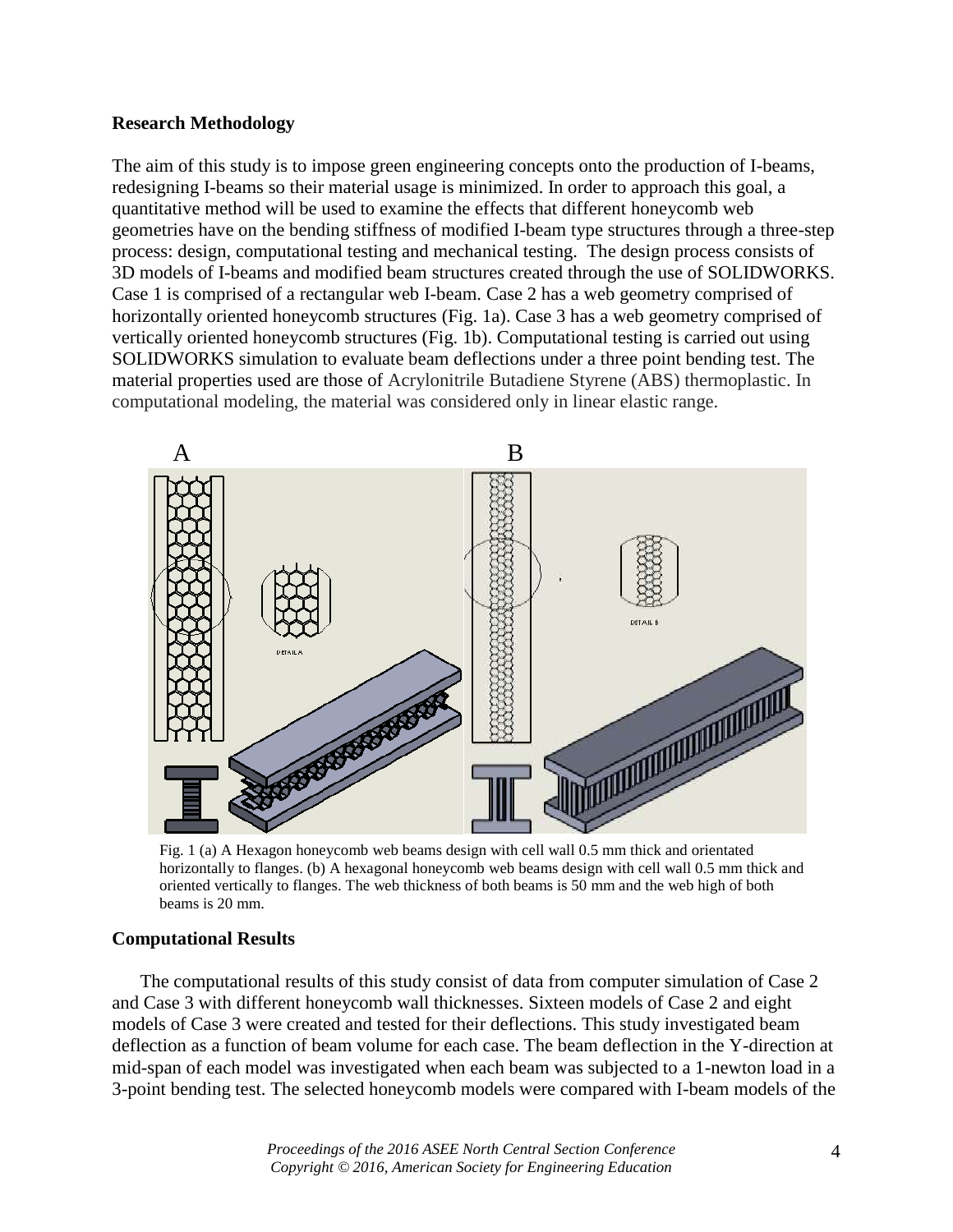same volume. Results are presented below for each case. Through this analysis, one model from each case was selected for further analysis by experimental methods.



Fig. 2: Beam deflection as a function of beam volume for Case 2 (horizontal honeycomb structure).

A graph showing beam deflection as a function of beam volume for beams with geometry given by Case 2 is shown in Fig. 2. This plot shows an exponential relationship between beam deflection and beam volume. This curve shows that for the models in Case 2, the deflection decreases exponentially as the honeycomb wall is thickened and the volume increases. A model in Case 2 was selected (in blue) for further analysis. The model selected offers a relatively low deflection, while also offering a relatively low volume. A comparison between the deflection of the selected beam and a rectangular shaped I-beam of the same volume was also performed. These results are shown in Fig. 3.

 $(A)$  (B)



Fig. 3 A comparison of models from Case 3 with I-beams of same volume. (A) An I-Beam with honeycomb web geometry in the horizontal orientation with the deflection (d1) value of 6.205930e-4 millimeters. (b) A rectangular web geometry I-Beam with the same volume as (a) with the deflection (d2) value of 3.5941e-4. The percentage difference (the significant value) in deflection values of beam with honeycomb structure and Ibeam of the same volume is 72.67%.

The percentage difference in deflection values of the beam with honeycomb structure and an I-beam of the same volume is 72.67%. In other words, the horizontally oriented honeycomb structure is much less stiff than the rectangular web structure.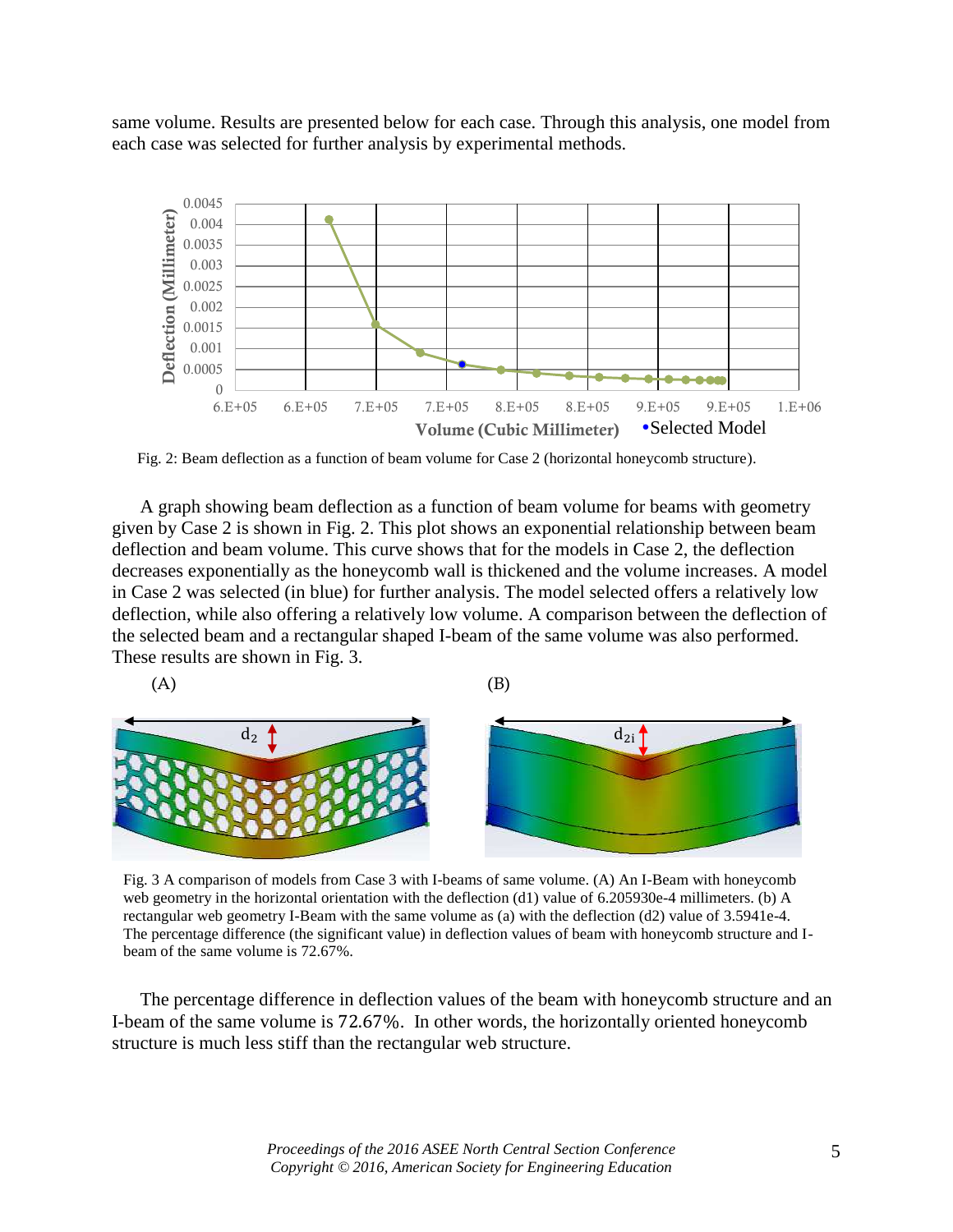

Fig. 4: Beam deflection as a function of beam volume for Case 3 (vertical honeycomb structure).

A graph showing beam deflection as a function of beam volume for beams with geometry given by Case 3 is shown in Fig. 4. This plot shows an exponential relationship between beam deflection and beam volume. This curve shows that for the models in Case 3, the deflection decreases exponentially as the honeycomb wall is thickened and the volume increases. There is a corresponding gain in stiffness as the deflection values decrease. A model in Case 3 was selected (in red) for further analysis. The model selected offers a relatively low deflection, while also offering a relatively low volume. A comparison between the deflection of the selected beam and a rectangular shaped I-beam of the same volume is also performed. These results are shown in Fig. 5.



Fig. 5 A comparison of model from Case 3 with the I-beam of the same volume. (a) An I-Beam with honeycomb web geometry in the vertical orientation with the deflection (d1) value of 3.13284e-4 millimeters. (b) A flat web geometry I-Beam with the same volume as (a) with the deflection (d2) value of 3.76238e-4 millimeters. The percentage difference (the significant value) in deflection values of beam with honeycomb structure and I-beam of the same volume is -16.74%.

The percentage difference in deflection values of the beam with honeycomb structure and an I-beam of the same volume is −16.74%. In other words, the vertically oriented honeycomb structure is stiffer than the rectangular web structure.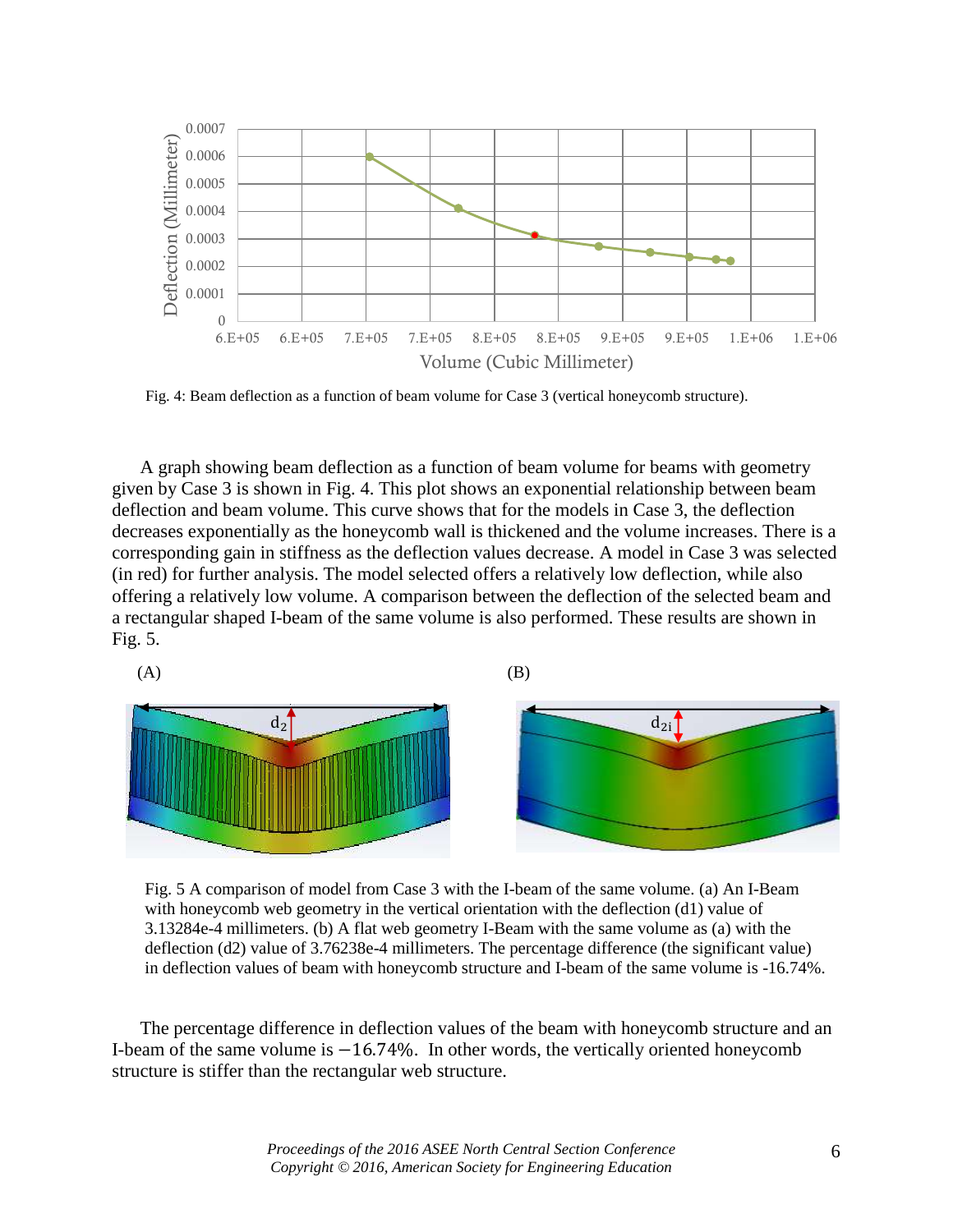## **Experimental Results**

The experimental results were obtained using two 3D printed beam models tested on a tensile testing machine (Mechanical Testing System, MTS). This test again investigated the beam's stiffness, quantifying load as a function of deflection in a 3-point bending test. Results were compared for a rectangular web geometry I-beam and an I-beam with horizontally oriented web geometry. Results are presented below for the rectangular shaped web geometry (Fig. 6), and the horizontally oriented honeycomb web geometry (Fig. 7).

These plots demonstrate complex curves. In both, as the deflection increases, the load increases until a point at which there is a sudden decrease in load. This point corresponds with the permanent deformation and failure of the material. In the computational models, material behavior is considered only in linear elastic range. In experimental results, the model is tested to failure. The experimental results agree with the computational results; the beam with rectangular web geometry is significantly stiffer than the beam with horizontally oriented honeycomb web geometry.



Fig. 6: Load (lbf.) as a function of deflection (in) for beam with rectangular web geometry



Fig. 7: Load (pound) as a function of deflection (in) for beam with horizontal honeycomb web geometry

*Proceedings of the 2016 ASEE North Central Section Conference Copyright © 2016, American Society for Engineering Education*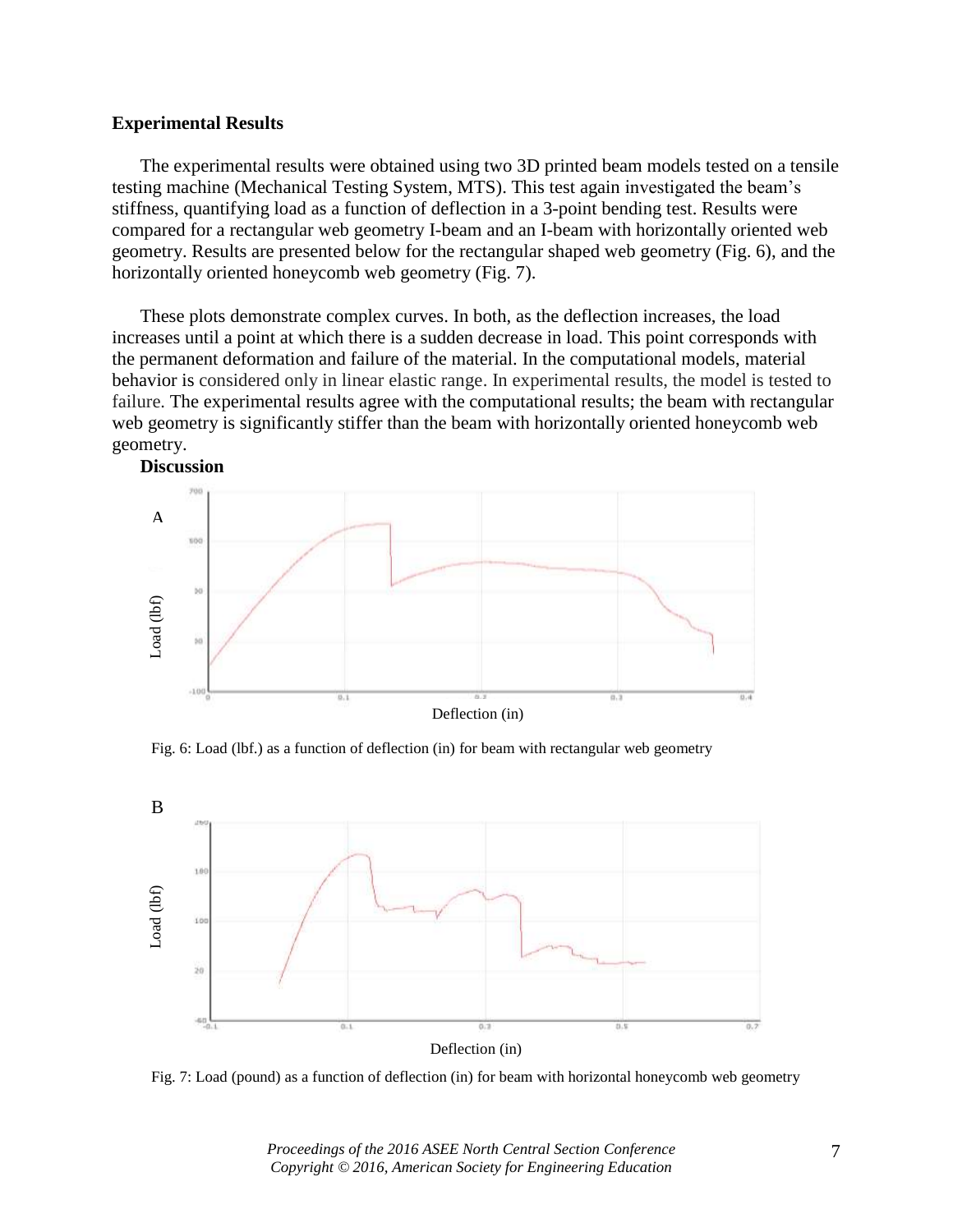Based on these results, change in deflection with volume in these beam structures exponentially decreases. It was expected that, as the volume increased by thickening the honeycomb cell wall, the deflection would decrease for both cases. Research showed that changing the web geometry could reduce the beam weight as well as alter the beam's ability to carry load.<sup>9, 13</sup> These results show vertical orientation of honeycomb cells is preferable to horizontal orientation, particularly at low material volume. Beam models with vertical cell orientation have lower deflection values under given load than beams in the horizontal orientation. Beam models with horizontal cell orientation also have higher deflection values under a given load than beams with rectangular web geometry, when volume is held constant. Beam models with vertical cell orientation also have lower deflection values under a given load than beams with rectangular web geometry, when volume is held constant.

Future studies will examine several other geometries such as corrugation, square honeycomb, or tetrahedral structure, because geometry such as corrugation has been found to increase stability for beams. If there are structures that show improved stiffness for low volume in the production of beams, as does the vertically oriented hexagonal honeycomb, then the results of this study could be potentially implemented for the building industry. It could be a solution that allows the building industry to work toward reducing negative impacts on the environment as well as reducing energy consumption. When material usage in the production of beams is reduced, the building industry can theoretically lower material cost. However, the intricacy of the vertically oriented hexagonal honeycomb web geometry could also cause difficulty and increased cost in fabrication and production. Through current enrollment in the course Manufacturing Processes and Statistical Control, the student researcher is gaining more insight into the fabrication and production process, and additional cost of producing these types of beam structures.

Through this process, the student author has learned how to conduct a literature review, to obtain and organize both computational and experimental results. The student author has also gained familiarity with computational tools, such as SOLIDWORKS and finite element methods, as well as experimental methods, such as 3D printing and the use of a tensile testing machine to perform a 3 point bending test. These skills will be beneficial in further coursework, senior design projects, and as a starting point for learning advanced skills in graduate school.

#### **Conclusion**

The *Excel!* Research Scholars Program is a rigorous and competitive program that supports students to seek to change and challenge the world. The Excel! Research Scholars Program encourages its scholars to pursue academic and professional developments, through training in research at the undergraduate level. In the summer of 2015 under the mentorship of Dr. Katherine Acton, and with many supports from the *Excel!* Research Scholar Program, this research on "green" beam design was conducted.

In addition to the rich educational opportunity that the *Excel!* program provided, the student was also given the chance to build skills in the field of engineering. *Excel!* allowed the student researcher to have a hands on experience. The student continues to build a network of support